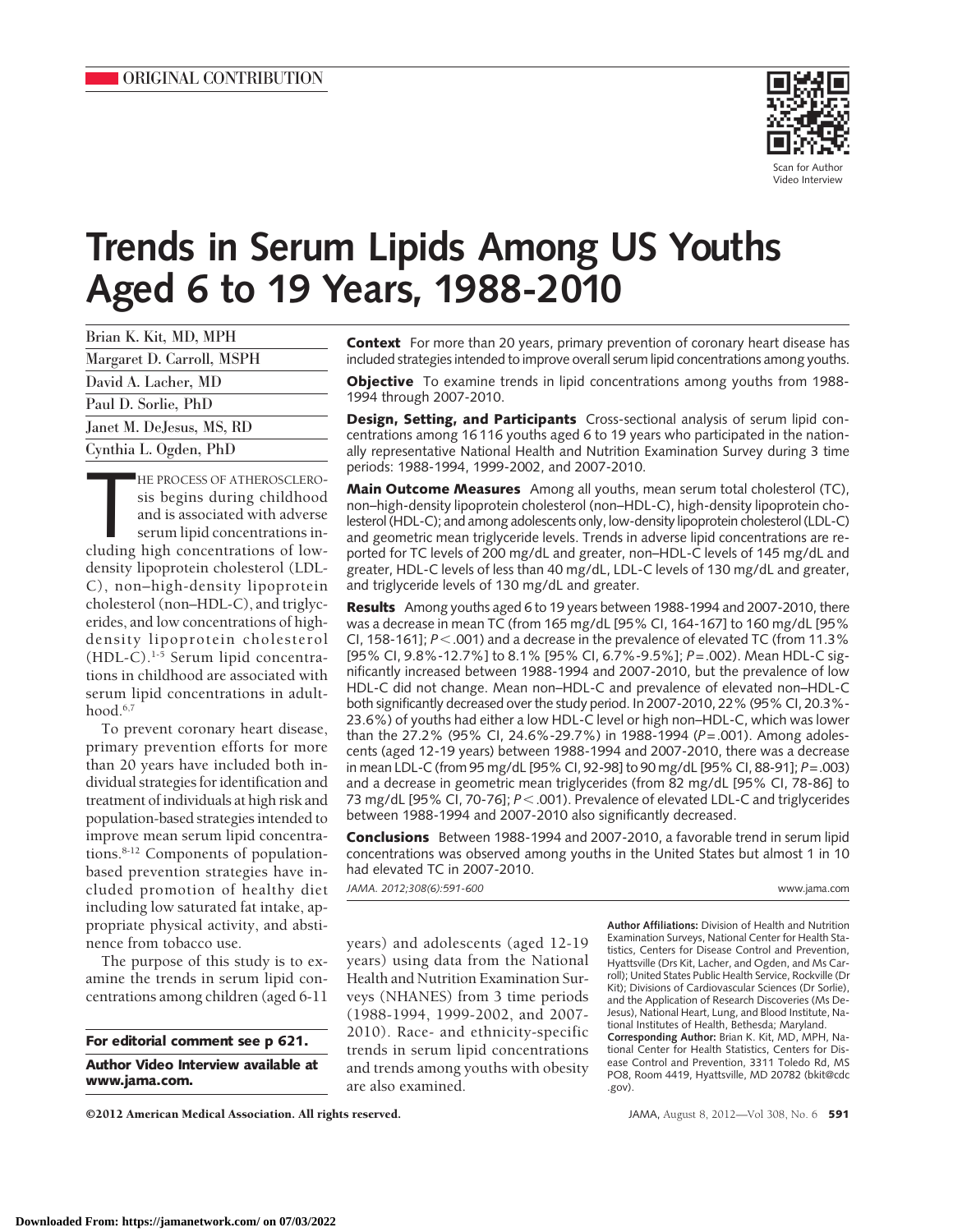# **METHODS Study Design**

NHANES includes nationally representative, complex, multistage, probability samples of the US civilian, noninstitutionalized population conducted by the National Center for Health Statistics (NCHS) of the Centers for Disease Control and Prevention (CDC). Participants in NHANES receive a detailed in-person home interview followed by physical assessments, including laboratory measures at a mobile examination center.<sup>13,14</sup> All children between 6 and 19 years in the examination component of the NHANES surveys between 1988-1994 and 2007- 2010 were eligible for inclusion. As part of the laboratory evaluation, serum total cholesterol (TC) and HDL-C levels were measured in participants aged 6 years and older and fasting (between 8.5 and 23 hours) triglycerides were measured in participants aged 12 years and older.

Written informed consent was obtained from participants aged 12 years and older and written child assent was obtained from those aged 7 to11 years. Written parental consent was obtained for all participants younger than 18 years. The survey was approved by the NCHS ethics review board. The unweighted examination response rate for youths aged 6 to 19 years ranged from 83% to 86% for NHANES 1988-1994 through 2007-2010.15

# **Survey Years**

Data from NHANES III (1988-1994) and 4 additional NHANES data cycles were included in the analysis including 1999-2000, 2001-2002, 2007- 2008, and 2009-2010. To increase sample size and statistical reliability of estimates, multiple data releases were combined. The final categorization of survey years for this analysis was 1988- 1994, 1999-2002, and 2007-2010. Data from 2003-2004 and 2005-2006 were not included in this analysis to allow for approximately equal intervals between the midpoints of the survey periods and because changes in laboratory methods during this time period

most likely had positive biased HDL-C values.16

## **Demographic Variables**

Age was categorized as 6 to 8, 9 to 11, 12 to 15, and 16 to 19 years. In some stratified analyses, because of smaller sample sizes, age was categorized more broadly as 6 to 11 years (children) and 12 to 19 (adolescent) years. Participants, or a family member for children younger than 16 years, reported their race and ethnicity after being shown a list that included an openended response. Race/ethnicity was categorized as non-Hispanic white, non-Hispanic black, Mexican American, and other, including multiracial. In all survey years, non-Hispanic black participants were oversampled and in all years except 2007-2010, Mexican American participants were oversampled. Beginning in 2007-2008, all Hispanic participants, not only those who were Mexican American, were oversampled. However, Mexican American participants had sufficient sample size to follow trends in health outcomes.<sup>17</sup> The race/ethnicity group indicated as "other" is included in overall estimates but results for this group are not separately reported.

## **Obesity Status**

Body mass index (BMI) was calculated as weight in kilograms divided by height in meters squared and rounded to the tenth decimal place. Underweight, normal weight, overweight, and obese categories were defined as 0 to 4, 5 to 84, 85 to 94, and 95 or greater BMI percentile, respectively, on the 2000 CDC growth charts.18 Because obesity prevalence increased over the study period but overweight prevalence was unchanged,<sup>19,20</sup> trends in serum lipid concentrations among obese youths are reported.

### **Laboratory Methods**

Venous samples were collected from participants, stored frozen, and shipped to a laboratory according to a standardized protocol.<sup>16,21,22</sup> Across survey periods, there have been changes in the laboratories, methods, and analyzers used to measure lipid concentrations from serum. Specific details of lipid laboratory methods for NHANES 1988- 1994 and NHANES 1999-2002 have been described.23 In 2007-2010, similar to previous surveys, TC and triglycerides were measured using coupled enzymatic reactions. $24,25$  In 2007-2010, HDL-C was measured using the direct immunoassay method,<sup>26</sup> whereas in 1988-1994 and 1999-2002, HDL-C was measured primarily using the heparin manganese precipitation method.<sup>27</sup> LDL-C was calculated for participants with a serum triglyceride concentration of less than or equal to 400 mg/dL according to the Friedewald equation.28 Non–HDL-C was calculated as TC minus HDL-C. In 2007-2010, TC, HDL-C, and triglycerides were analyzed using the Roche/Hitachi Modular P chemistry analyzer (Roche Diagnostics).

Despite changes in laboratory methods during all survey years, standardization of serum lipid measurements was performed according to the criteria of the CDC's lipid standardization program, which ensures measurements are accurate and comparable across studies.29 Intralaboratory quality control and proficiency testing were performed by the laboratories and met the acceptable performance of allowable bias and imprecision of the lipid standardization program.<sup>29</sup> The criteria for bias and imprecision differ for each serum lipid measurement and are dependent on the range of the serum lipid concentrations. For example, a maximum bias of 3% and imprecision of 3% is acceptable for serum TC greater than 149.9 mg/dL, a maximum bias of 5% and imprecision of 4% is acceptable for serum HDL-C greater than or equal to 40 mg/dL, and a maximum bias of 5% and imprecision of 5% is acceptable for serum triglyceride greater than 220 mg/dL.

To convert to SI values (mmol/L) for HDL-C, LDL-C, non−HDL-C, or TC, multiply by 0.0259; and to convert triglyceride values to mmol/L, multiply by 0.0113.

**592** JAMA, August 8, 2012—Vol 308, No. 6 **Case Concernsion Community C2012 American Medical Association. All rights reserved.**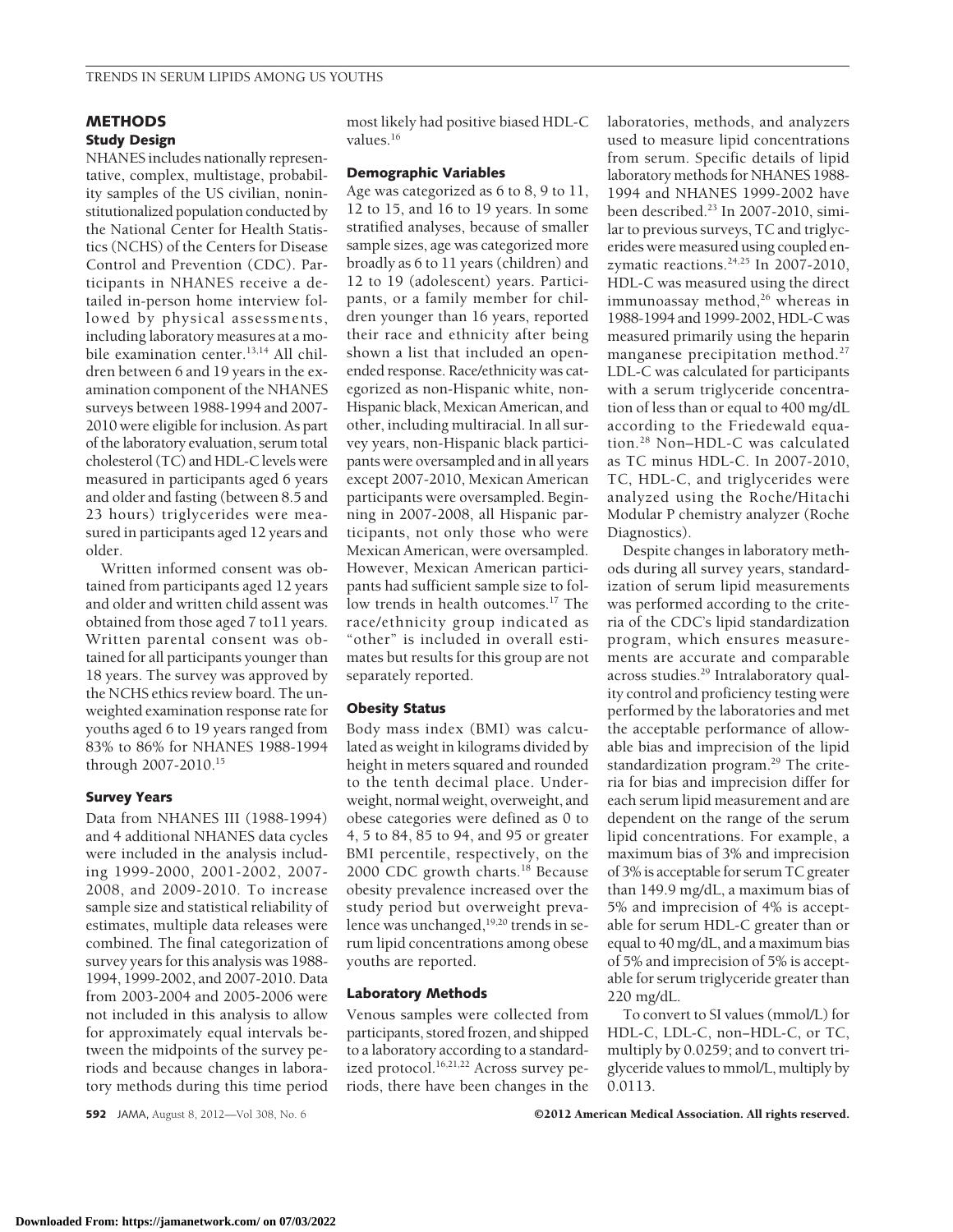# **Definitions for Adverse Lipid Concentrations**

Adverse lipid concentrations were defined according to the 2011 Expert Panel on Integrated Guidelines for Cardiovascular Health and Risk Reduction in Children and Adolescents as follows: TC of 200 mg/dL or greater, HDL-C of less than 40 mg/dL, non– HDL-C of 145 mg/dL or greater, LDL-C of 130 mg/dL or greater, and triglyceride concentration of 130 mg/dL or greater.12 Prevalence of either low HDL-C or high non–HDL-C is also presented because the expert panel recommends specific clinical management for youths in select age groups, including youths aged 9 to 11 years with these lipid abnormalities.

# **Statistical Methods**

Means and standard errors of the mean are presented for TC, HDL-C, non–HDL-C, and LDL-C. Geometric means and standard errors of geometric means are presented for serum triglyceride concentrations because the distribution of triglycerides is skewed. Sex- and age-specific mean lipids are presented because of differences by sex in lipid concentrations with maturation.30 Prevalence

of adverse lipid concentrations are also presented. Sample weights, which account for differential probabilities of selection, nonresponse, and noncoverage were used for all analyses. Estimates for triglyceride and LDL-C concentrations are based on fasting serum specimens. Therefore, for those analyses, fasting sample weights were used; otherwise examination sample weights were used. Standard errors were estimated using Taylor series linearization, a method that incorporates the sample weights and accounts for the complex sample design.31 Statistical

**Table 1.** Mean Serum Total Cholesterol and HDL-C Over Time by Sex, Age, and Race/Ethnicity Among US Children and Adolescents, Aged 6 to 19 Years, 1988-2010<sup>a</sup>

|                                       | TC, Mean (95% CI), mg/dL |               |               | P<br>Value                | HDL-C, Mean (95% CI), mg/dL |                     |                     | P<br>Value                |
|---------------------------------------|--------------------------|---------------|---------------|---------------------------|-----------------------------|---------------------|---------------------|---------------------------|
|                                       | 1988-1994                | 1999-2002     | 2007-2010     | for<br>Trend <sup>b</sup> | 1988-1994                   | 1999-2002           | 2007-2010           | for<br>Trend <sup>b</sup> |
| Both sexes                            | 165 (164-167)            | 165 (163-166) | 160 (158-161) | < .001                    | 50.5 (49.8-51.3)            | 49.7 (49.3-50.2)    | 52.2 (51.6-52.8)    | < .001                    |
| Males                                 | 163 (161-165)            | 163 (160-165) | 159 (157-160) | .002                      | 49.8 (48.9-50.7)            | 48.6 (48.0-49.3)    | 51.5 (50.9-52.2)    | .002                      |
| Age, y<br>$6 - 8$                     | 166 (163-170)            | 162 (159-165) | 161 (157-164) | .02                       | 52.7 (51.4-54.0)            | 51.9 (50.5-53.4)    | 55.8 (54.5-57.2)    | < .001                    |
| $9 - 11$                              | 173 (169-176)            | 168 (164-171) | 164 (161-167) | < .001                    | 54 (52.7-55.3)              | 51.4 (49.7-53.1)    | 54.4 (53.3-55.5)    | .67                       |
| $12 - 15$                             | 158 (155-161)            | 162 (157-167) | 153 (150-157) | .06                       | 48.2 (46.7-49.6)            | 47.8 (47-48.6)      | 51.2 (50.0-52.3)    | .001                      |
| $16 - 19$                             | 158 (155-162)            | 160 (157-163) | 159 (155-163) | .80                       | 46.1 (44.3-47.8)            | 45.1 (44.1-46.0)    | 47.3 (46.0-48.5)    | .26                       |
| Race/ethnicity, by age, y<br>$6 - 11$ |                          |               |               |                           |                             |                     |                     |                           |
| Non-Hispanic white                    | 169 (165-172)            | 162 (160-165) | 161 (157-164) | .001                      | 52.2 (50.9-53.5)            | 50.2 (48.7-51.7)    | 53.9 (52.5-55.2)    | .07                       |
| Non-Hispanic black                    | 172 (169-175)            | 172 (167-176) | 165 (159-171) | .04                       | 59.4 (57.8-61.1)            | 57.8 (55.8-59.8)    | 59.9 (57.9-61.9)    | .71                       |
| Mexican American                      | 168 (165-170)            | 163 (159-167) | 160 (157-163) | < .001                    | 53.8 (52.2-55.3)            | 52.2 (50.5-53.9)    | 53.5 (51.6-55.3)    | .82                       |
| $12 - 19$<br>Non-Hispanic white       | 157 (153-160)            | 161 (157-166) | 157 (153-161) | .93                       | 45.4 (44.1-46.6)            | 45.3 (44.6-46.1)    | 48.4 (47.2-49.6)    | .001                      |
| Non-Hispanic black                    | 166 (163-169)            | 162 (160-165) | 154 (150-158) | < .001                    | 52.8 (51.7-53.9)            | 51.7 (50.3-53.1)    | 53.9 (51.9-55.9)    | .35                       |
| Mexican American                      | 161 (158-165)            | 160 (158-163) | 158 (154-162) | .18                       | 48.1 (46.9-49.3)            | 46.9 (45.9-47.9)    | 47.5 (46.2-48.8)    | .48                       |
| Females                               | 167 (166-169)            | 167 (165-169) | 161 (159-163) | < .001                    | $51.3(50.5-52.1)$           | $50.9(50.2 - 51.5)$ | 52.9 (52.2-53.7)    | .004                      |
| Age, y<br>$6 - 8$                     | 166 (163-169)            | 170 (166-174) | 161 (159-164) | .008                      | 50.5 (48.7-52.3)            | 50.8 (49.3-52.3)    | 52.3 (50.7-53.8)    | .13                       |
| $9 - 11$                              | 169 (166-172)            | 168 (164-171) | 162 (158-166) | .005                      | 50.6 (49.2-51.9)            | 50.5 (48.8-52.2)    | $51.6(50.1 - 53.1)$ | .31                       |
| $12 - 15$                             | 164 (160-168)            | 162 (160-164) | 157 (154-160) | .007                      | 51.2 (49.5-52.9)            | $50.2(49.4 - 51.1)$ | 52.4 (51.0-53.8)    | .25                       |
| $16 - 19$                             | 171 (166-176)            | 169 (165-173) | 163 (160-167) | .009                      | 52.5 (51.1-53.8)            | 51.7 (50.7-52.7)    | 54.7 (53.6-55.9)    | .01                       |
| Race/ethnicity, by age, y<br>$6 - 11$ |                          |               |               |                           |                             |                     |                     |                           |
| Non-Hispanic white                    | 167 (164-171)            | 170 (167-174) | 162 (157-166) | .04                       | 49.0 (47.1-50.8)            | 49.6 (47.9-51.3)    | 51.4 (49.6-53.3)    | .05                       |
| Non-Hispanic black                    | 173 (170-177)            | 173 (167-179) | 158 (154-162) | < 0.001                   | 56.4 (55-57.9)              | 53.9 (52-55.9)      | 55.3 (53.3-57.3)    | .34                       |
| Mexican American                      | 165 (162-168)            | 162 (159-164) | 161 (157-165) | .10                       | 51.0 (49.4-52.7)            | 50.2 (48.6-51.8)    | 50.5 (48.6-52.4)    | .64                       |
| $12 - 19$<br>Non-Hispanic white       | 166 (163-170)            | 166 (163-170) | 161 (157-165) | .05                       | 50.6 (49.3-51.8)            | 50.6 (49.5-51.6)    | 52.9 (51.4-54.5)    | .02                       |
| Non-Hispanic black                    | 170 (167-173)            | 167 (165-169) | 161 (157-164) | < .001                    | 55.5 (54.2-56.8)            | 53.8 (52.6-55.0)    | 55.4 (53.6-57.2)    | .88                       |
| Mexican American                      | 166 (162-170)            | 164 (162-166) | 158 (155-161) | .003                      | 52.8 (51.4-54.3)            | 50.8 (49.8-51.7)    | 53.3 (52.1-54.5)    | .61                       |

SI conversions: to convert HDL-C or TC to mmol/L, multiply by 0.0259.<br><sup>a</sup> Data are from National Health and Nutrition Examination Surveys.<sup>13,14,17</sup>

b*P* value for linear trend between 1988-1994 and 2007-2010.

©2012 American Medical Association. All rights reserved. JAMA, August 8, 2012—Vol 308, No. 6 **593**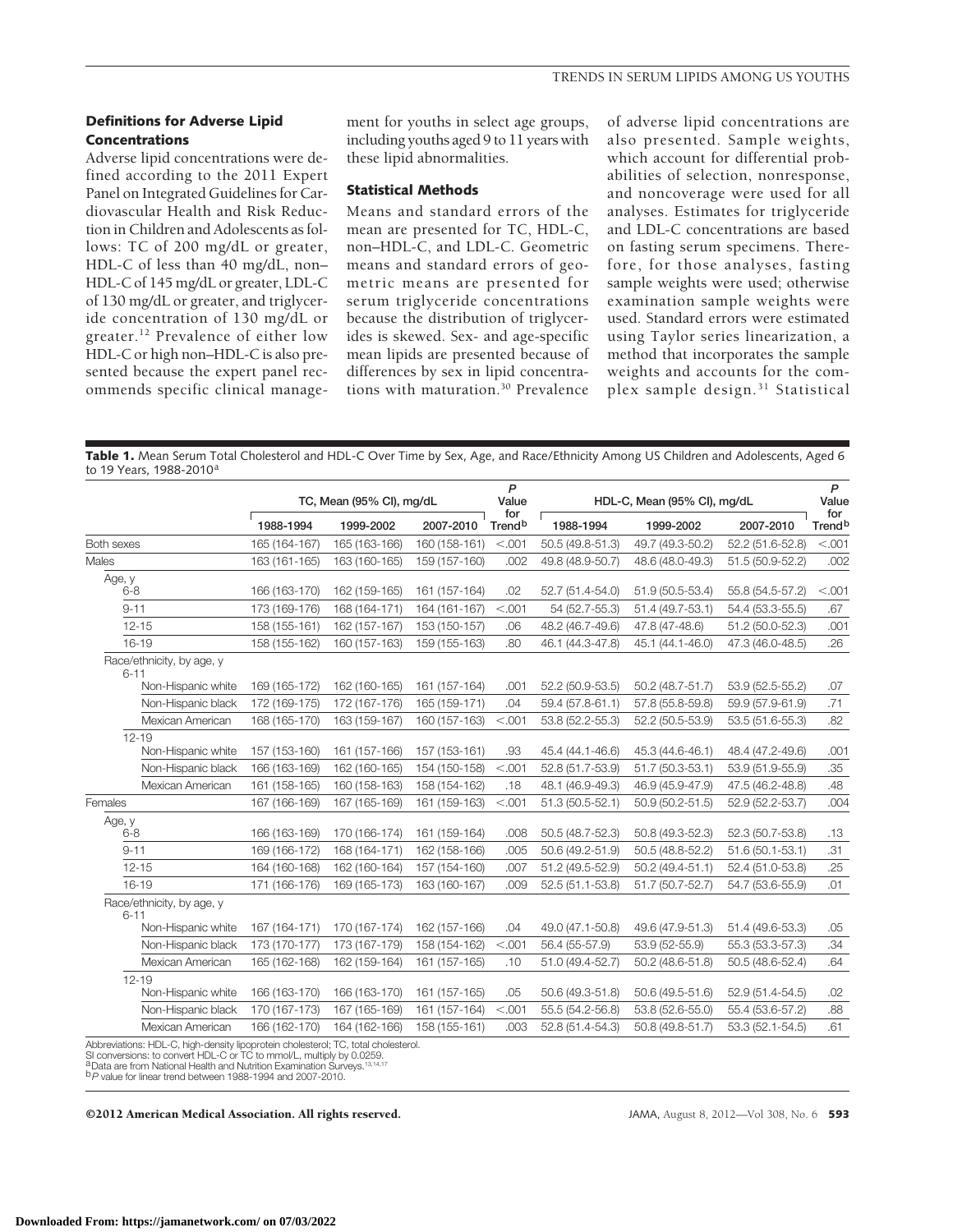hypotheses were tested using the *t* statistic at  $\alpha$ =.05 level based on a 2-sided test, and there was no adjustment for multiple comparisons.

To test for linear trends over the 3 surveys, the null hypothesis of no linear trend was examined using orthogonal contrast matrices.32 Rejection of this hypothesis implied the existence of a linear trend. Sex-specific multiple linear regression models examined trends in serum lipid concentrations while adjusting for age and race/ethnicity. Ageadjusted analyses were also conducted separately for each racial/ ethnic group. Survey period was treated

as a categorical variable and age, in years, was analyzed as a continuous variable. In a sensitivity analysis using age grouped as a categorical variable, the results were similar to those reported with age as a continuous variable. Differences in triglyceride concentrations were tested on the logtransformed scale. Beta coefficients and their 95% CIs, derived from the multiple linear regression models, are presented.

All statistical analyses were performed using SAS software version 9.2 (SAS Institute Inc,) and SUDAAN software version 10.0 (RTI).

**Table 2.** Mean Serum Non–HDL-C Over Time by Sex, Age, and Race/Ethnicity Among US Children and Adolescents, Aged 6 to 19 Years, 1988-2010<sup>8</sup>

|                                                                   |               | Non-HDL-C, Mean (95% CI), mg/dL |               |                           |  |  |  |
|-------------------------------------------------------------------|---------------|---------------------------------|---------------|---------------------------|--|--|--|
|                                                                   | 1988-1994     | 1999-2002                       | 2007-2010     | for<br>Trend <sup>b</sup> |  |  |  |
| Both sexes                                                        | 115 (113-116) | 115 (113-117)                   | 107 (106-109) | < .001                    |  |  |  |
| Males                                                             | 113 (111-115) | 114 (112-116)                   | 107 (105-109) | < .001                    |  |  |  |
| Age, y<br>6-8                                                     | 114 (110-117) | 110 (107-113)                   | 105 (101-108) | < 0.001                   |  |  |  |
| $9 - 11$                                                          | 118 (115-122) | 116 (113-119)                   | 109 (107-112) | < 0.001                   |  |  |  |
| $12 - 15$                                                         | 110 (106-113) | 114 (110-119)                   | 102 (99-106)  | .003                      |  |  |  |
| $16 - 19$                                                         | 112 (108-116) | 115 (112-118)                   | 112 (108-116) | .84                       |  |  |  |
| Race/ethnicity, by age, y<br>$6 - 11$                             |               |                                 |               |                           |  |  |  |
| Non-Hispanic white                                                | 117 (113-120) | 112 (109-115)                   | 107 (104-110) | < 0.001                   |  |  |  |
| Non-Hispanic black                                                | 112 (110-115) | 114 (110-118)                   | 105 (101-110) | .006                      |  |  |  |
| Mexican American                                                  | 114 (111-117) | 111 (108-114)                   | 106 (103-110) | .001                      |  |  |  |
| $12 - 19$<br>Non-Hispanic white                                   | 111 (108-115) | 116 (112-120)                   | 108 (104-113) | .29                       |  |  |  |
| Non-Hispanic black                                                | 113 (110-116) | 111 (108-113)                   | 100 (96-105)  | < .001                    |  |  |  |
| Mexican American                                                  | 113 (109-117) | 114 (110-117)                   | 110 (106-114) | .30                       |  |  |  |
| Females                                                           | 116 (114-118) | 116 (114-118)                   | 108 (106-110) | < .001                    |  |  |  |
| Age, y<br>$6 - 8$                                                 | 116 (112-119) | 119 (115-123)                   | 109 (106-112) | .003                      |  |  |  |
| $9 - 11$                                                          | 118 (115-122) | 117 (113-121)                   | 110 (106-114) | .002                      |  |  |  |
| $12 - 15$                                                         | 113 (109-117) | 112 (109-114)                   | 105 (102-108) | .003                      |  |  |  |
| $16 - 19$                                                         | 118 (113-124) | 117 (114-121)                   | 109 (106-111) | < .001                    |  |  |  |
| Race/ethnicity, by age, y<br>$6 - 11$                             |               |                                 |               |                           |  |  |  |
| Non-Hispanic white                                                | 118 (115-122) | 121 (117-124)                   | 110 (105-115) | .005                      |  |  |  |
| Non-Hispanic black                                                | 117 (114-120) | 119 (114-125)                   | 103 (99-106)  | < 0.001                   |  |  |  |
| Mexican American                                                  | 114 (111-117) | 111 (110-113)                   | 110 (105-115) | .22                       |  |  |  |
| $12 - 19$<br>Non-Hispanic white                                   | 116 (112-120) | 116 (112-120)                   | 108 (104-112) | .007                      |  |  |  |
| Non-Hispanic black                                                | 115 (111-118) | 113 (112-115)                   | 105 (101-109) | < 0.001                   |  |  |  |
| Mexican American                                                  | 113 (109-117) | 113 (111-115)                   | 105 (101-108) | .003                      |  |  |  |
| Abbreviation: non-HDL-C, non-high-density linoprotein cholesterol |               |                                 |               |                           |  |  |  |

Abbreviation: non–HDL-C, non–high-density lipoprotein cholesterol.<br>SI conversion: to convert non–HDL-C to mmol/L, multiply by 0.0259.<br><sup>4</sup> Non–HDL-C equals serum total cholesterol minus HDL cholesterol. Data are from Nation

#### **Missing Data**

Approximately 11%, 12%, and 15% of youths in NHANES 1988-1994, 1999- 2002, and 2007-2010 were missing data for TC or HDL-C, respectively. Younger children were missing laboratory data more frequently than older children. To assess for possible nonresponse bias as a result of missing data, age-specific analyses were conducted to compare youths with and without missing TC values. There were few differences between youths with and without missing cholesterol values in sociodemographic factors (sex, race/ethnicity, and income), dietary factors (total caloric and percent saturated fat intake although dietary data for 2009-2010 were not available), and body measures (mean BMI and waist circumference). An exception is a lower amount of missing data among Mexican American participants.

To further evaluate the effects of missing data, the sample weights were adjusted for item nonresponse using the PROC WTADJUST procedure in SUDAAN.<sup>33</sup> Estimates and conclusions based on these adjusted weights and the publicly available sample weights were similar. Therefore, all reported estimates are based on the publicly available sample weights.

# **RESULTS**

# **Analytic Sample**

The numbers of eligible youths were 6497 for NHANES III, 6995 for NHANES 1999-2002, and 4957 for NHANES 2007-2010. Individuals with missing TC or HDL-C were excluded (738 for NHANES III, 843 for NHANES 1999-2002, and 752 for NHANES 2007- 2010). Few adolescents eligible for fasting triglyceride screening were missing values (54 for NHANES III, 31 for NHANES 1999-2002, and 7 for NHANES 2007-2010). Sample sizes are presented in eTable 1 available at http://www.jama.com.

Generally, the distribution of the sample by sex and age were similar across the 3 surveys, however, compared with 1988-1994, the percent of

**594** JAMA, August 8, 2012—Vol 308, No. 6 **Capacition Community COMA** COMBING COMBINATION CONTROLLEDGE OF SEVIDENT CONTROLLEDGE OF SEVIDENT CONTROLLEDGE OF SEVIDENT CONTROLLEDGE OF SEVIDENT CONTROLLEDGE OF SEVIDENT CONTROL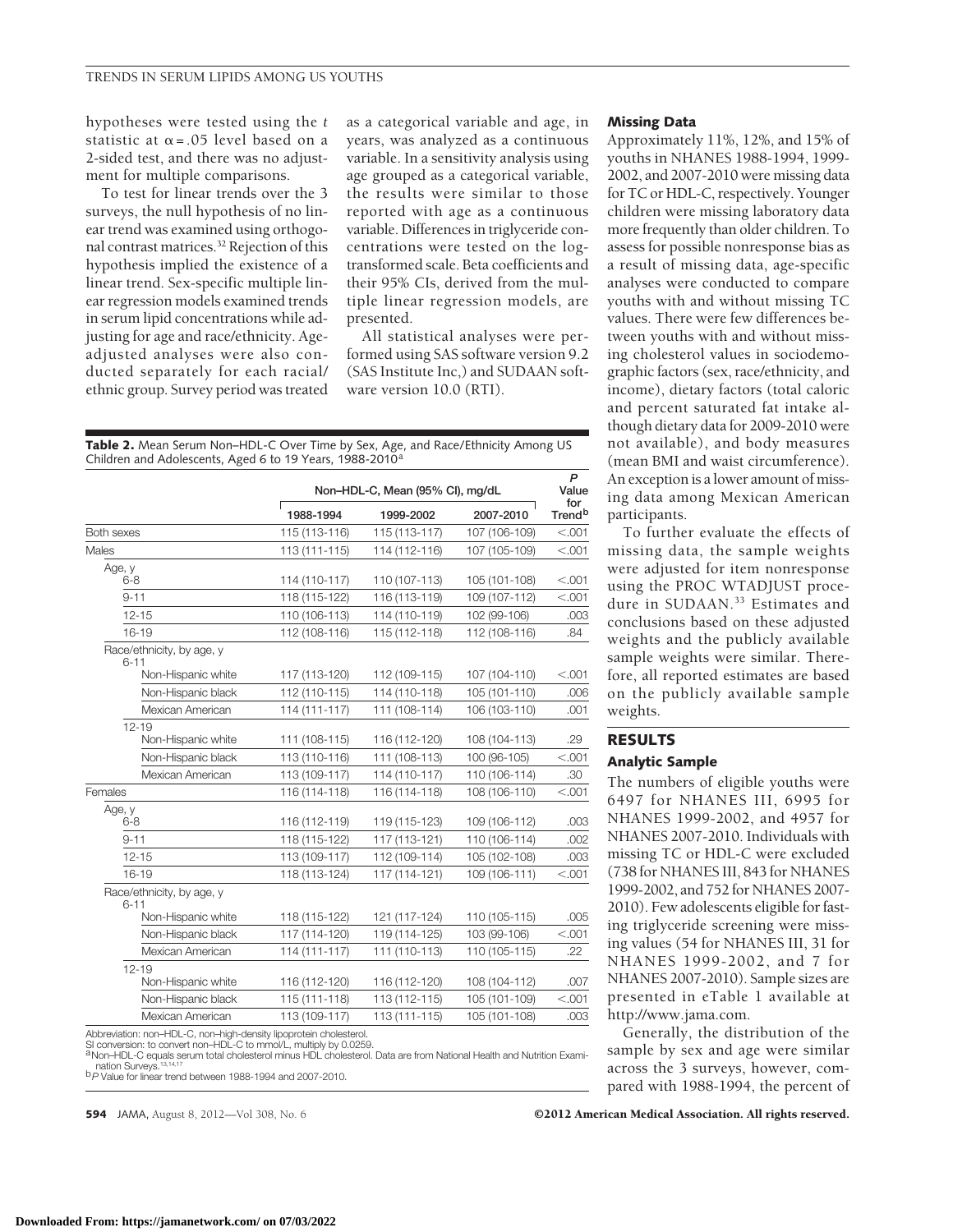Mexican American youths was higher and non-Hispanic white youths was lower in 2007-2010, a shift seen in the US population during this time period. Further, consistent with previous reports, among youths aged 6 to 19 years, the prevalence of obesity was higher in the later surveys compared with 1988-1994.<sup>19,20</sup> The number of obese fasting adolescents was relatively small compared with the sample sizes for other groups (for NHANES III: 161 overall, 72 males, 89 females; 1999- 2002: 345 overall, 187 males, 158 females; and 2007-2010: 185 overall, 106 males, 79 females). There are 11 degrees of freedom among fasting adolescent males who were obese in NHANES III, which limits power to detect statistical trends.

# **Trends in Serum Lipids Among Youths**

Among youths aged 6 to 19 years between 1988-1994 and 2007-2010, there was a decrease in mean serum TC from 165 mg/dL (95% CI, 164- 167) to 160 mg/dL (95% CI, 158-161) and an increase in mean serum

HDL-C from 50.5 mg/dL (95% CI, 49.8-51.3) to 52.2 mg/dL (95% CI, 51.6-52.8) (*P*<.001 for each trend) (**TABLE 1**). Mean serum non–HDL-C decreased from 115 mg/dL (95% CI, 113-116) in 1988-1884 to 107 mg/dL (95% CI, 106-109) in 2007-2010 (*P*-.001) (**TABLE 2**). Generally, the sex-, age-, and race/ethnicity-specific trends for TC, HDL-C, and non– HDL-C were similar in direction to the overall trends and consistent with a favorable trend, although for each group, the magnitude was not the same and the trend was not always significant. Exceptions to a favorable trend include males aged 16 to 19 years and 12- to 19-year-old males who were non-Hispanic white for TC; 6- to 11-year-old males and females who were Mexican American and females who were non-Hispanic black for HDL-C; and males aged 16 to 19 years for non–HDL-C.

Among adolescents (aged 12-19 years), between 1988-1994 and 2007- 2010, there was a decrease in mean serum LDL-C from 95 mg/dL (95% CI, 92-98) to 90 mg/dL (95% CI, 88-91)

(*P*=.003) and geometric mean serum triglycerides from 82 mg/dL (95% CI, 78-86) to 73 mg/dL (95% CI, 70-76) (*P*-.001) (**TABLE 3**). Generally, the sex-, age-, and race/ethnicity-specific trends for LDL-C and triglycerides were similar in direction to the overall trends and consistent with a favorable decreasing trend, although for each group, the magnitude was not the same and the trend was not always significant. Among males who were Mexican American, serum triglyceride concentration across the 3 surveys was unchanged.

## **Adjusted Trends in Serum Lipids**

Age- and race/ethnicity-adjusted TC was 4.3 mg/dL lower for males and 6.5 mg/dL lower for females in 2007- 2010 than in 1988-1994 (males, =−4.3; 95% CI, −7.1 to −1.5, and females,  $\beta$ =−6.5; 95% CI, −9.1 to −3.8) (**TABLE 4**). Males and females who were non-Hispanic black or Mexican American, and also females who were non-Hispanic white had a lower age-adjusted TC in 2007-2010 than in 1988-1994. Although the difference in age-adjusted TC between

**Table 3.** Mean Serum LDL-C and Geometric Mean Triglycerides Over Time by Sex, Age, and Race/Ethnicity Among US Adolescents, Aged 12 to 19 Years, 1988-2010<sup>a</sup>

|                                                           | LDL-C, Mean (95% CI), mg/dL |             |            | P<br>Value                | Triglycerides, Geometric Mean | P<br>Value |            |                           |
|-----------------------------------------------------------|-----------------------------|-------------|------------|---------------------------|-------------------------------|------------|------------|---------------------------|
|                                                           | 1998-1994                   | 1999-2002   | 2007-2010  | for<br>Trend <sup>b</sup> | 1998-1994                     | 1999-2002  | 2007-2010  | for<br>Trend <sup>b</sup> |
| Both sexes                                                | 95 (92-98)                  | 95 (93-97)  | 90 (88-91) | .003                      | 82 (78-86)                    | 81 (79-84) | 73 (70-76) | < .001                    |
| Males                                                     | 91 (87-95)                  | 96 (92-99)  | 89 (85-92) | .39                       | 79 (73-85)                    | 82 (78-86) | 75 (70-80) | .26                       |
| Age, y<br>$12 - 15$                                       | 88 (83-93)                  | 96 (89-103) | 86 (81-90) | .52                       | 76 (66-85)                    | 81 (75-87) | 69 (64-74) | .20                       |
| $16 - 19$                                                 | 94 (86-101)                 | 95 (91-100) | 91 (86-96) | .62                       | 82 (72-93)                    | 83 (78-88) | 81 (75-88) | .84                       |
| Race/ethnicity<br>Non-Hispanic white                      | 91 (84-98)                  | 96 (91-101) | 90 (85-96) | .91                       | 82 (72-93)                    | 85 (79-92) | 79 (73-86) | .60                       |
| Non-Hispanic black                                        | 99 (94-104)                 | 96 (93-99)  | 86 (79-93) | .001                      | 64 (60-69)                    | 65 (60-70) | 59 (54-63) | .06                       |
| Mexican American                                          | 93 (89-98)                  | 93 (89-97)  | 91 (85-96) | .41                       | 83 (76-89)                    | 83 (78-88) | 83 (73-94) | .87                       |
| Females                                                   | 99 (94-104)                 | 95 (92-97)  | 90 (88-93) | .001                      | 85 (79-91)                    | 81 (76-85) | 71 (66-76) | .001                      |
| Age, y<br>$12 - 15$                                       | 94 (88-100)                 | 92 (89-95)  | 88 (85-91) | .07                       | 85 (77-93)                    | 80 (75-85) | 67 (61-74) | .001                      |
| $16 - 19$                                                 | 103 (95-112)                | 97 (93-101) | 92 (88-97) | .03                       | 84 (76-93)                    | 81 (76-87) | 75 (70-81) | .07                       |
| Race/ethnicity<br>Non-Hispanic white                      | 100 (93-107)                | 94 (89-98)  | 91 (88-94) | .02                       | 87 (79-95)                    | 84 (79-90) | 74 (66-82) | .02                       |
| Non-Hispanic black                                        | 102 (98-106)                | 98 (95-102) | 92 (87-97) | .001                      | 66 (61-71)                    | 65 (59-70) | 55 (50-60) | .001                      |
| Mexican American                                          | 92 (85-98)                  | 93 (90-96)  | 87 (84-91) | .20                       | 88 (81-95)                    | 85 (81-89) | 74 (68-79) | .001                      |
| Abbreviation: LDL-C, low-density lipoprotein cholesterol. |                             |             |            |                           |                               |            |            |                           |

SI conversions: to convert LDL-C to mmol/L, multiply by 0.0259; and to convert triglycerides to mmol/L, multiply by 0.0113.<br><sup>a</sup>LDL-C is calculated by the Friedewald equation (LDL=serum total cholesterol–HDL–serum triglycer

are from National Health and Nutrition Examination Surveys.13,14,17 b*P* Value for linear trend between 1988-1994 and 2007-2010.

©2012 American Medical Association. All rights reserved. JAMA, August 8, 2012—Vol 308, No. 6 **595**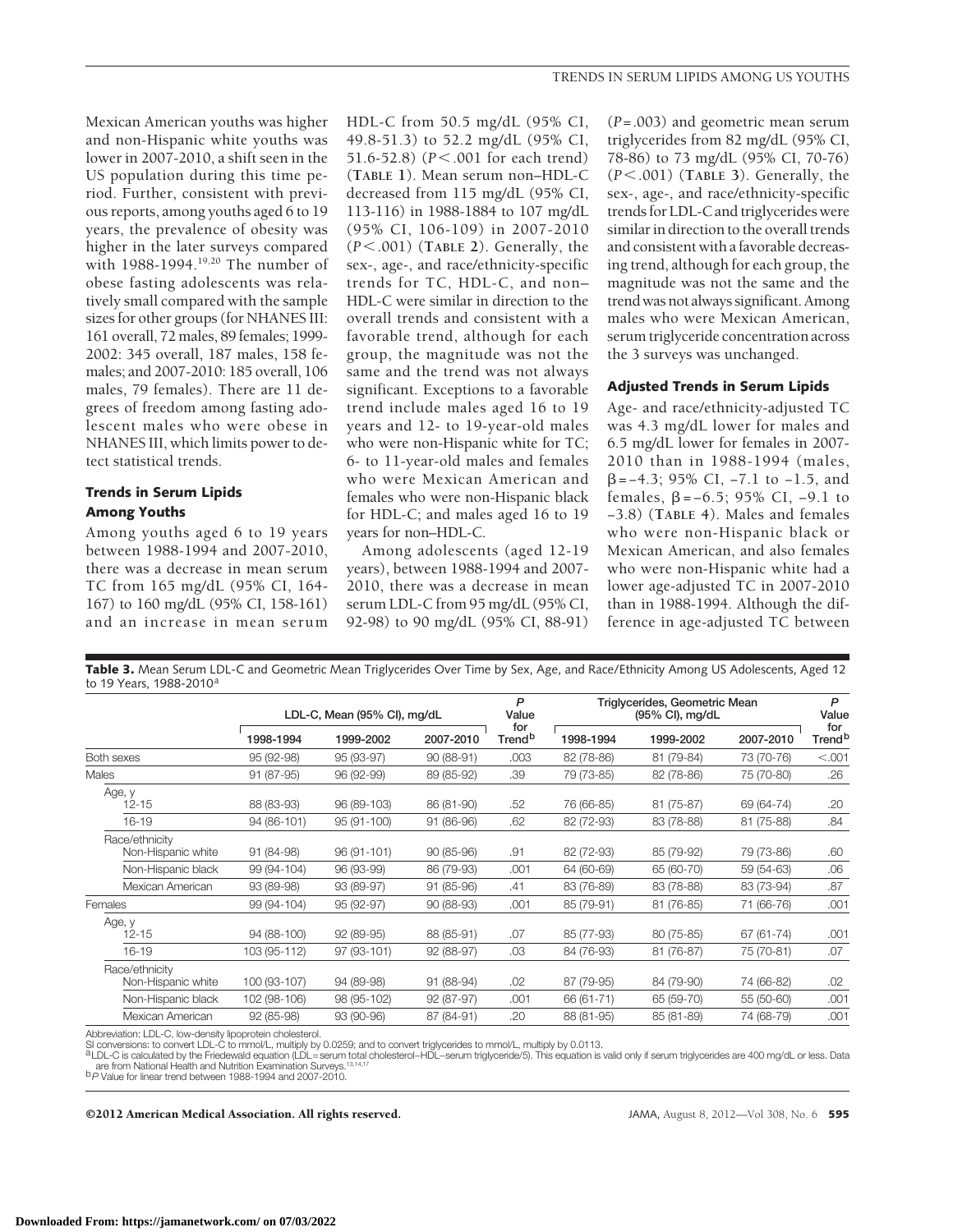1988-1994 and 2007-2010 for males who were non-Hispanic white was not significant, the direction of association for the  $\beta$  coefficient was similar to that for males overall.

Age- and race/ethnicity- adjusted HDL-C was higher for males and females in 2007-2010 than in 1988- 1994. Among males and females who were non-Hispanic black or Mexican American, there was no significant increase in age-adjusted HDL-C, although there was an increase among those who were non-Hispanic white. In 2007-2010, compared with 19881994, age-adjusted non–HDL-C was lower for males and females and also for each race/ethnic group.

Among adolescent males, neither age- and race/ethnicity–adjusted LDL-C nor log-transformed triglyceride concentrations differed between 1988- 1994 and 2007-2010. However, among males who were non-Hispanic black, there was a decrease in age-adjusted LDL-C and triglyceride concentrations in 2007-2010 compared with 1988-1994, a finding not observed among males who were non-Hispanic white or Mexican American. Among adolescent females, age- and race/ ethnicity–adjusted LDL-C and logtransformed triglycerides were lower in 2007-2010 than in 1988-1994. Ageadjusted LDL-C and log-transformed triglycerides were lower in 2007-2010 than in 1988-1994 for adolescent females who were non-Hispanic white or black. Among adolescent females who were Mexican American, age-adjusted log-transformed triglycerides were lower in 2007-2010 than in 1988- 1994, but age-adjusted LDL-C between the periods were not significantly different.

| Table 4. Linear Regression Analyses of Serum Lipid Concentrations Among US Children and Adolescents Aged 6 to 19 Years, 1988-2010 <sup>a</sup> |  |
|------------------------------------------------------------------------------------------------------------------------------------------------|--|
|------------------------------------------------------------------------------------------------------------------------------------------------|--|

|                                 | B Coefficient, (95% CI), mg/dL |                      |                                  |                               |                             |                               |                            |                                |                                |                                  |
|---------------------------------|--------------------------------|----------------------|----------------------------------|-------------------------------|-----------------------------|-------------------------------|----------------------------|--------------------------------|--------------------------------|----------------------------------|
|                                 |                                | <b>TC</b>            | HDL-C                            |                               | Non-HDL-C <sup>b</sup>      |                               | $LDL-Cc,d$                 |                                | Log Triglycerides <sup>d</sup> |                                  |
|                                 | <b>Males</b>                   | Females              | Males                            | Females                       | <b>Males</b>                | Females                       | Males                      | Females                        | <b>Males</b>                   | Females                          |
| Total <sup>e</sup>              | $\Omega$                       | $\Omega$             | $\Omega$                         | $\Omega$                      | $\Omega$                    | $\Omega$                      | $\Omega$                   | $\Omega$                       | $\Omega$                       | $\Omega$                         |
| 1988-1994                       | [Reference]                    | [Reference]          | [Reference]                      | [Reference]                   | [Reference]                 | [Reference]                   | [Reference]                | [Reference]                    | [Reference]                    | [Reference]                      |
| 1999-2002                       | $-0.4$                         | $-0.5$               | $-1.2$                           | $-0.5$                        | 0.8                         | $\Omega$                      | 4.7                        | $-4.1$                         | 0.03                           | $-0.05$                          |
|                                 | $(-3.4)$                       | $(-2.8)$             | $(-2.2)$                         | $(-1.5)$                      | $(-2.1)$                    | $(-2.4)$                      | $(-0.7)$                   | $(-9.2)$                       | $(-0.05)$                      | $(-0.13)$                        |
|                                 | to $2.6$ )                     | to 1.8)              | to $-0.1$ )                      | to $0.5$                      | to $3.7$ )                  | to $2.4$ )                    | to $10.1$ )                | to $1.1$ )                     | to 0.12)                       | to 0.04)                         |
| 2007-2010                       | $-4.3$                         | $-6.5$               | 1.9                              | 1.6                           | $-6.2$                      | $-8.0$                        | $-2.2$                     | $-8.2$                         | $-0.06$                        | $-0.17$                          |
|                                 | $(-7.1)$                       | $(-9.1)$             | (0.8)                            | (0.5)                         | $(-9)$                      | $(-10.8$                      | $(-7.5)$                   | $(-13.2)$                      | $(-0.15)$                      | $(-0.26)$                        |
|                                 | to $-1.5$ )                    | to $-3.8$ )          | to 3.0)                          | to 2.6)                       | to $-3.3$ )                 | to $-5.3$ )                   | to 3.2)                    | to $-3.3$ )                    | to 0.03)                       | to $-0.07$ )                     |
| Non-Hispanic white <sup>t</sup> | 0                              | $\circ$              | $\mathbf 0$                      | $\Omega$                      | $\circ$                     | $\Omega$                      | 0                          | $\Omega$                       | 0                              | $\Omega$                         |
| 1988-1994                       | [Reference]                    | [Reference]          | [Reference]                      | [Reference]                   | [Reference]                 | [Reference]                   | [Reference]                | [Reference]                    | [Reference]                    | [Reference]                      |
| 1999-2002                       | 0<br>$(-3.6.$<br>to $3.6$      | $(-2.2)$<br>to $4.2$ | $-0.8$<br>$(-2.1)$<br>to $0.4$ ) | 0.3<br>$(-1.1)$<br>to $1.6$ ) | 0.8<br>$(-2.6)$<br>to $4.3$ | 0.8<br>$(-2.6)$<br>to $4.1$ ) | 5.3<br>$(-2.5)$<br>to $13$ | $-5.2$<br>$(-12.6)$<br>to 2.2) | 0.03<br>$(-0.1)$<br>to 0.17)   | $-0.02$<br>$(-0.13)$<br>to 0.09) |
| 2007-2010                       | $-3.2$                         | $-5.7$               | 2.6                              | 2.4                           | $-5.8$                      | $-8.1$                        | $-0.5$                     | $-8$                           | $-0.04$                        | $-0.15$                          |
|                                 | $(-6.9)$                       | $(-9.8)$             | (1.2)                            | (0.9)                         | $(-9.4)$                    | $(-12.2)$                     | $(-8.6)$                   | $(-14.9$                       | $(-0.17)$                      | $(-0.3)$                         |
|                                 | to 0.5)                        | to $-1.6$ )          | to 3.9)                          | to 3.9)                       | to $-2.2$ )                 | to $-4.0$ )                   | to 7.6)                    | to $-1.1$ )                    | to 0.09)                       | to $-0.02$ )                     |
| Non-Hispanic black <sup>†</sup> | 0                              | $\circ$              | $\circ$                          | $\circ$                       | $\circ$                     | $\circ$                       | $\circ$                    | $\circ$                        | $\circ$                        | $\Omega$                         |
| 1988-1994                       | [Reference]                    | [Reference]          | [Reference]                      | [Reference]                   | [Reference]                 | [Reference]                   | [Reference]                | [Reference]                    | [Reference]                    | [Reference]                      |
| 1999-2002                       | $-2.3$                         | $-1.6$               | $-1.4$                           | $-2$                          | $-0.9$                      | 0.4                           | $-3.1$                     | $-3.6$                         | 0.01                           | $-0.02$                          |
|                                 | $(-5.4)$                       | $(-5.5)$             | $(-3)$                           | $(-3.4)$                      | $(-3.9)$                    | $(-3.4)$                      | $(-8.8)$                   | $(-8.6)$                       | $(-0.09)$                      | $(-0.13)$                        |
|                                 | to 0.90)                       | to $2.3$             | to $0.2$ )                       | to $-0.6$ )                   | to $2.2$ )                  | to $4.3$                      | to $2.7$ )                 | to $1.4$ )                     | to 0.10)                       | to 0.08)                         |
| 2007-2010                       | $-9.9$                         | $-11.9$              | 0.9                              | $-0.6$                        | $-10.8$                     | $-11.3$                       | $-13.3$                    | $-10.2$                        | $-0.1$                         | $-0.2$                           |
|                                 | $(-13.8)$                      | $(-15.8)$            | $(-0.9)$                         | $(-2.4)$                      | $(-14.6)$                   | $(-14.9$                      | $(-21.4)$                  | $(-16)$                        | $(-0.2)$                       | $(-0.3)$                         |
|                                 | to $-6.0$ )                    | to $-8.0$ )          | to 2.8)                          | to $1.3$                      | to $-7.0$ )                 | to $-7.7$ )                   | to $-5.2$ )                | to $-4.4$ )                    | to $-0.01$ )                   | to $-0.08$ )                     |
| Mexican American <sup>t</sup>   | 0                              | $\Omega$             | $\Omega$                         | $\Omega$                      | $\Omega$                    | $\Omega$                      | 0                          | $\Omega$                       | 0                              | 0                                |
| 1988-1994                       | [Reference]                    | [Reference]          | [Reference]                      | [Reference]                   | [Reference]                 | [Reference]                   | [Reference]                | [Reference]                    | [Reference]                    | [Reference]                      |
| 1999-2002                       | $-2.5$                         | $-2.5$               | $-1.4$                           | $-1.6$                        | $-1.1$                      | $-1$                          | $-0.9$                     | 0.9                            | 0                              | $-0.03$                          |
|                                 | $(-5.7)$                       | $(-5.4)$             | $(-2.9)$                         | $(-2.8)$                      | $(-5.0)$                    | $(-3.8)$                      | $(-6.7)$                   | $(-5.8)$                       | $(-0.09)$                      | $(-0.12)$                        |
|                                 | to $0.7$ )                     | to $0.4$ )           | to $O$ )                         | to $-0.3$ )                   | to 2.8)                     | to 1.9)                       | to $4.8$                   | to 7.6)                        | to 0.10)                       | to 0.06)                         |
| 2007-2010                       | $-5.6$                         | $-6.2$               | $-0.5$                           | $\circ$                       | $-5.1$                      | $-6.2$                        | $-3.2$                     | $-4.7$                         | $\Omega$                       | $-0.18$                          |
|                                 | $(-9.0)$                       | $(-10.2)$            | $(-2)$                           | $(-1.3)$                      | $(-9.2)$                    | $(-10.6)$                     | $(-10)$                    | $(-11.7$                       | $(-0.13)$                      | $(-0.29)$                        |
|                                 | to $-2.2$ )                    | to $-2.3$ )          | to $1.1$ )                       | to $1.3$                      | to $-1.1$ )                 | to $-1.9$ )                   | to 3.7)                    | to 2.2)                        | to 0.14)                       | to $-0.07$ )                     |

Abbreviations: HDL-C, high-density lipoprotein cholesterol; LDL-C, low-density lipoprotein cholesterol; non–HDL-C, non–high-density lipoprotein cholesterol; TC, total cholesterol.<br><sup>a</sup> Data are from National Health and Nutr

b Non–HDL-C equals serum TC minus HDL-C.

The Case of the Friedewald equation (LDL=Serum TC-HDL-serum triglyceride/5). This equation is valid only if serum triglycerides are 400 mg/dL or less.<br><sup>d</sup>Analyses for LDL-C and triglycerides include only youths aged 12 to

e Adjusted for age and race/ethnicity.

f Adjusted for age.

**596** JAMA, August 8, 2012—Vol 308, No. 6 **Capacition Community COMA** COMBING COMBINE OF STATE OF STATE OF STATE OF STATE OF STATE OF STATE OF STATE OF STATE OF STATE OF STATE OF STATE OF STATE OF STATE OF STATE OF STATE O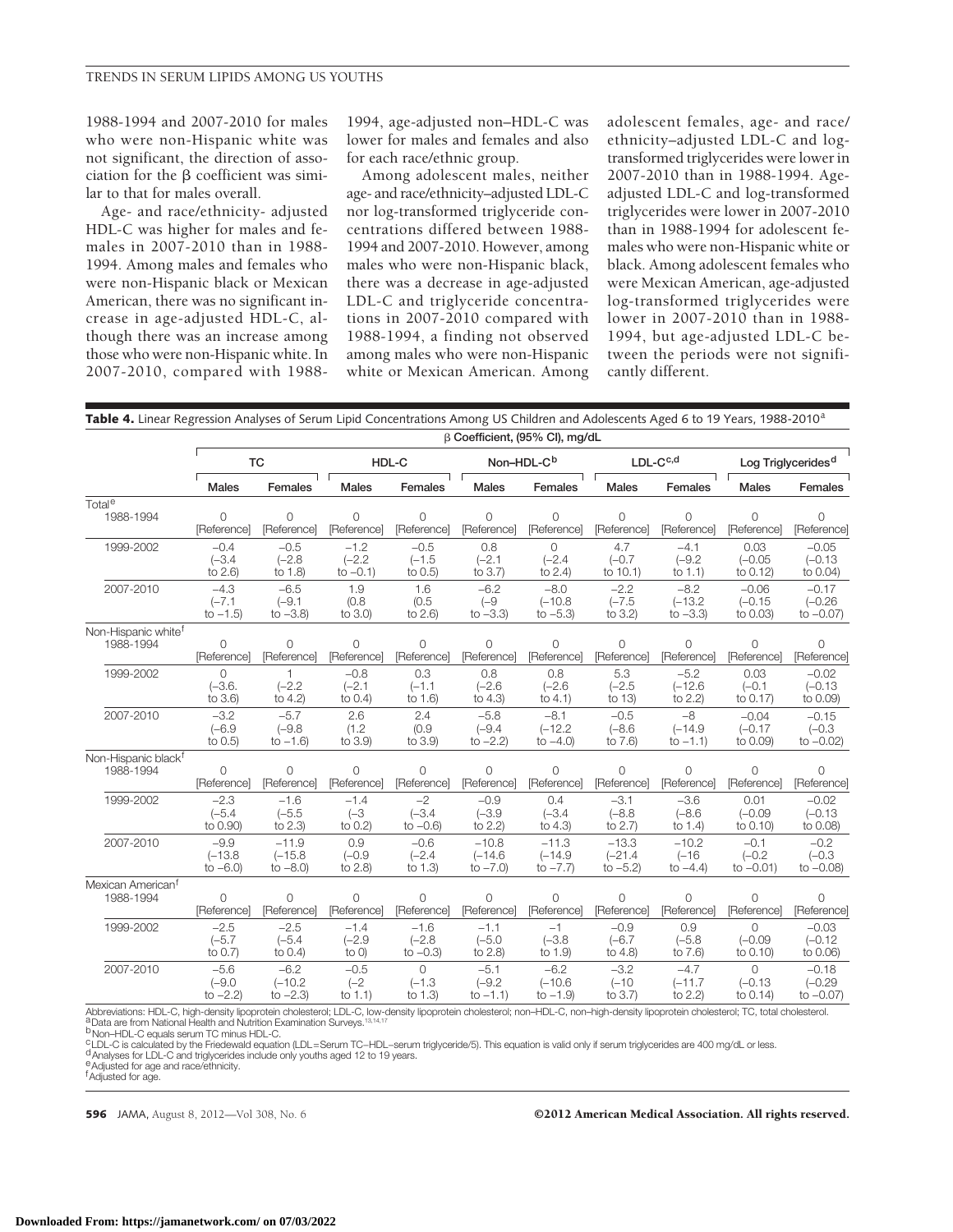In 1999-2002, compared with 1988- 1994, age- and race/ethnicity–adjusted TC, non–HDL-C, LDL-C, and logtransformed triglyceride concentrations did not differ significantly, nor were there significant differences in the sex- and race/ethnicity–specific models. HDL-C in 1999-2002 did not significantly differ from 1988-1994 except among males in the age- and race/ethnicity–adjusted model (=−1.2; 95% CI, −2.2 to −0.1; *P*=.03) and among females (non-Hispanic black,  $\beta$ =-2.0; 95% CI, -3.4 to -0.6; *P* =.005 and Mexican American, =−1.6; 95% CI, −2.8 to −0.3; *P*=.01) in age-adjusted models.

#### **Weight Status and Lipid Trends**

Overall, among youths with obesity, there were declines in TC, non– HDL-C, LDL-C, and triglycerides over the study period (**TABLE 5**). For example, mean TC decreased 8 mg/dL; whereas compared with youths overall, the decrease in TC was 5 mg/dL. Among youths with obesity, change in HDL-C over time was not significant  $(P=.32)$ .

The effects of including weight status, in addition to age and race/ ethnicity to the overall linear regression models presented in Table 4 were also examined. Compared with the  $\beta$ coefficients presented in Table 4, those estimated with inclusion of weight status in the model were of a slightly larger magnitude. For example, compared with  $1988-1994$ , the  $\beta$  coefficients for TC in 2007-2010 were −5.3 (95% CI, −8.1 to −2.6) and −7.3 (95% CI, −9.9 to −4.6) for males and females (eTable 4).

# **Trends in Prevalence of Adverse Lipid Concentrations**

Among youths aged 6 to 19 years between 1988-1994 and 2007-2010, there was a decrease in prevalence of elevated TC from 11.3% (95% CI, 9.8%- 12.7%) to 8.1% (95% CI, 6.7%-9.5%) (*P*=.002) and non–HDL-C from 13.6% (95% CI, 12.1%-15%) to 10% (95% CI, 8.4%-11.5%) (*P*=.001) (**FIGURE**). Prevalence of low HDL-C was 17.3% (95%

©2012 American Medical Association. All rights reserved. JAMA, August 8, 2012—Vol 308, No. 6 **597**

CI, 15%-19.5%) in 1988-1994 and 14.8% (95% CI, 13.7%-15.9%) in 2007- 2010, a nonsignificant decrease (*P*=.05). The prevalence of an adverse concentration of either HDL-C or non– HDL-C decreased across the 3 surveys overall (*P*=.001). In 2007-2010 among children aged 9 to 11 years, 22.2% (95% CI, 19.1%-25.3%) had either low HDL-C or high non–HDL-C compared with 24.0% (95% CI, 19.3%- 28.7%) in 1988-1994 (eTable 2). Among adolescents, there was a decrease in prevalence of elevated LDL-C and triglycerides between 1988-1994 and 2007-2010 (*P*=.03 for each trend) (eTable 3).

#### **COMMENT**

Between 1988-1994 and 2007-2010, a favorable trend in serum lipid concentrations was observed among youths in the United States but adverse lipid profiles continue to be observed among youths. For example, in 2007-2010, slightly more than 20% of children aged 9 to 11 years had either a low HDL-C or high non–HDL-C concentration, which, according to the most recent cardiovascular health guidelines for children and adolescents, indicates a need for additional clinical evaluation.<sup>12</sup>

Previous studies of serum lipids in youths in the United States have demonstrated declines among adolescents

**Table 5.** Mean Lipid Concentrations Over Time, by Sex and Age, Among US Children and Adolescents With Obesity Aged 6 to 19 Years, 1988-2010

|                               |                  | mg/dL (95% CI)                                                                                                             |                  |                           |  |  |  |  |
|-------------------------------|------------------|----------------------------------------------------------------------------------------------------------------------------|------------------|---------------------------|--|--|--|--|
|                               | 1988-1994        | 1999-2002                                                                                                                  | 2007-2010        | for<br>Trend <sup>a</sup> |  |  |  |  |
| ТĊ                            |                  |                                                                                                                            |                  |                           |  |  |  |  |
| Total                         | 172 (169-176)    | 173 (170-176)                                                                                                              | 164 (161-167)    | .001                      |  |  |  |  |
| Males, y                      |                  |                                                                                                                            |                  |                           |  |  |  |  |
| $6 - 11$                      | 177 (171-184)    | 172 (167-177)                                                                                                              | 168 (162-173)    | .03                       |  |  |  |  |
| $12 - 19$                     | 174 (164-184)    | 175 (170-180)                                                                                                              | 162 (155-170)    | .06                       |  |  |  |  |
| Females<br>$6 - 11$           | 170 (164-176)    | 171 (163-178)                                                                                                              | 167 (162-173)    | .54                       |  |  |  |  |
| $12 - 19$                     | 166 (158-174)    | 172 (167-176)                                                                                                              | 160 (157-163)    | .13                       |  |  |  |  |
| HDL-C                         |                  |                                                                                                                            |                  |                           |  |  |  |  |
| Total                         | 44.2 (42.5-45.9) | 43.9 (43.2-44.7)                                                                                                           | 45.2 (44.2-46.1) | .32                       |  |  |  |  |
| Males, y<br>$6 - 11$          | 48.5 (45.9-51.1) | 47.3 (45.4-49.3)                                                                                                           | 47.7 (45.8-49.6) | .63                       |  |  |  |  |
| $12 - 19$                     | 40.7 (39-42.4)   | 40 (38.4-41.6)                                                                                                             | 41.9 (40.4-43.5) | .26                       |  |  |  |  |
| Females<br>$6 - 11$           | 45.3 (39.8-50.7) | 44.6 (42.5-46.8)                                                                                                           | 44.5 (42.9-46.1) | .78                       |  |  |  |  |
| $12 - 19$                     | 43.2 (41.1-45.6) | 44.7 (43.3-46.1)                                                                                                           | 47.3 (45.6-49)   | .003                      |  |  |  |  |
| Non-HDL-C<br>Total            | 128 (124-132)    | 129 (126-132)                                                                                                              | 119 (116-122)    | < .001                    |  |  |  |  |
| Males, y<br>6-11              | 129 (122-135)    | 125 (120-130)                                                                                                              | 120 (115-125)    | .03                       |  |  |  |  |
| $12 - 19$                     | 133 (123-143)    | 135 (131-140)                                                                                                              | 120 (113-128)    | .04                       |  |  |  |  |
| Females<br>$6 - 11$           | 125 (120-130)    | 126 (119-133)                                                                                                              | 123 (117-129)    | .66                       |  |  |  |  |
| $12 - 19$                     | 123 (116-131)    | 127 (123-132)                                                                                                              | 113 (109-116)    | .01                       |  |  |  |  |
| LDL-C<br>Total                | 103 (97-109)     | 105 (101-109)                                                                                                              | 94 (89-100)      | .03                       |  |  |  |  |
| Males, y                      | 109 (93-124)     | 107 (101-112)                                                                                                              | 95 (86-103)      | .09                       |  |  |  |  |
| Females                       | 97 (84-109)      | 104 (98-109)                                                                                                               | 94 (87-101)      | .68                       |  |  |  |  |
| <b>Triglycerides</b><br>Total | 107 (92-122)     | 109 (99-119)                                                                                                               | 86 (79-94)       | .008                      |  |  |  |  |
| Males, y                      | 117 (90-143)     | 125 (106-143)                                                                                                              | 94 (84-105)      | .07                       |  |  |  |  |
| Females                       | 97 (79-115)      | 92 (82-102)                                                                                                                | 78 (67-89)       | .05                       |  |  |  |  |
|                               |                  | Alelena datta a c. I IDI - O. Istala alematic Reportationale alembanato I. DI - O. Incorporation Reportationale alembanato |                  |                           |  |  |  |  |

Abbreviations: HDL-C, high-density lipoprotein cholesterol; LDL-C, low-density lipoprotein cholesterol. SI conversions: to convert HDL-C, LDL-C, non–HDL-C, or triglycerides to mmol/L, multiply by 0.0259.

a*P* value for linear trend between 1988-1994 and 2007-2010. Data are from National Health and Nutrition Examination Surveys.<sup>13</sup>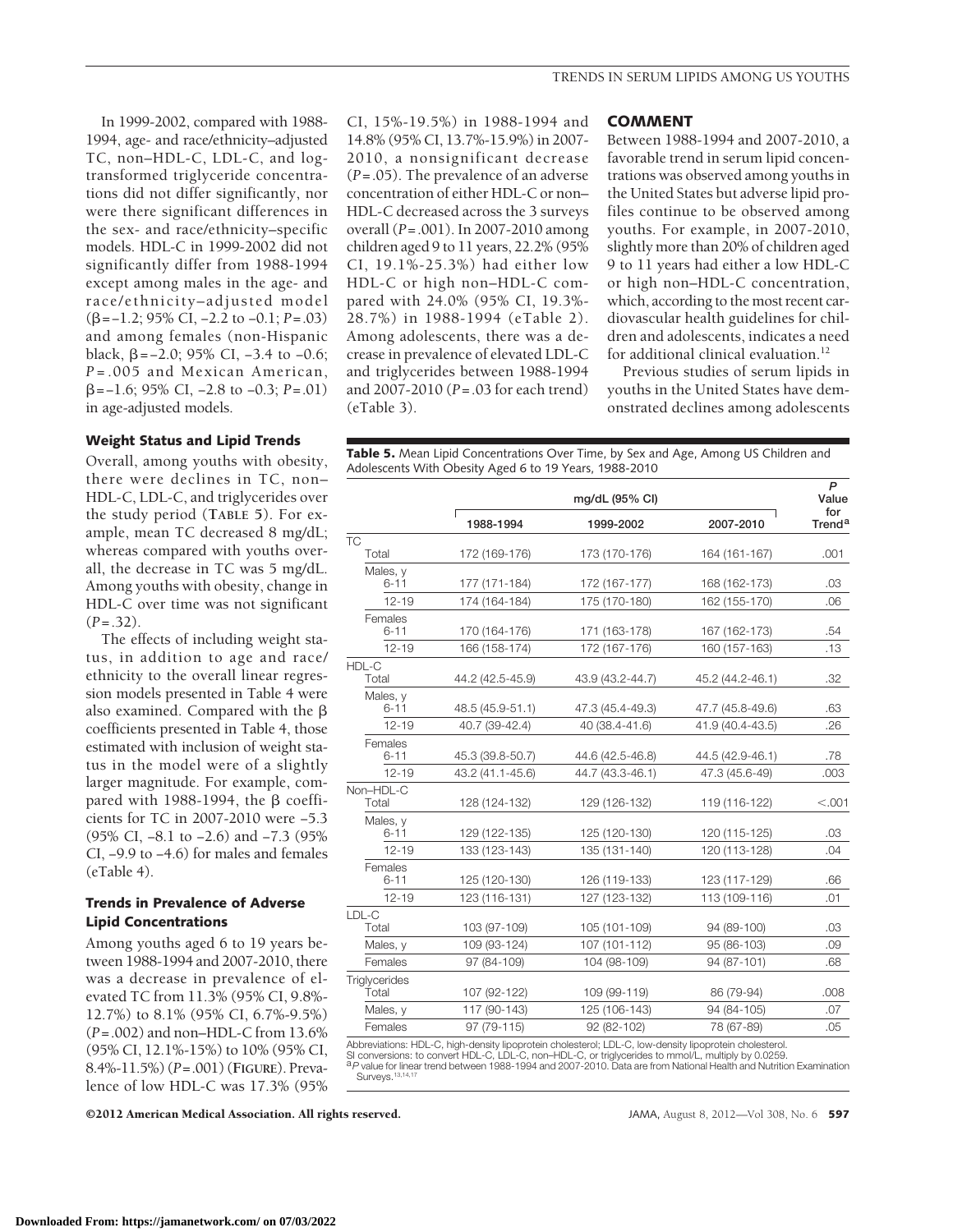**Figure.** Prevalence of Adverse Lipid Concentrations Over Time Among US Children and Adolescents, 1988-2010



Adverse lipid concentrations: total cholesterol (TC, ≥200 mg/dL), high-density lipoprotein (HDL) cholesterol (<40 mg/dL), non-HDL cholesterol (≥145 mg/dL), low-density lipoprotein (LDL) cholesterol (≥130 mg/dL), and triglycerides (≥130 mg/dL). All comparisons, except HDL, show a significant linear trend between 1988-1994 and 2007-2010 (P<.05). Comparisons for TC, HDL, non-HDL, and either HDL or non-HDL are among youths aged 6 to 19 years; LDL and triglyceride comparisons are among youths aged 12 to 19 years. Sample sizes: for TC, HDL, non-HDL, and either HDL or non-HDL, 5759 in 1988-1994, 6152 in 1999-2002, and 4205 in 2007-2010; for LDL, 1093 in 1988-1994, 1853 in 1999-2002, and 995 in 2007-2010; and for triglycerides, 1106 in 1988-1994, 1861 in 1999-2002, and 996 in 2007-2010. Error bars indicate 95% CIs. Data are from National Health and Nutrition Examination Surveys.13,14,17

in mean TC levels between the 1960s and 1988-1994,<sup>35</sup> and stabilization of serum TC concentrations among youths between 1988-1994 and 1999-2000.36 By examining lipid concentrations over an additional decade, a continuation in the overall decline in serum TC since the late 1980s is observed. These declines are comparable to those reported among US adults during a similar time frame. For example, among adults aged 20 years and older, mean age-adjusted serum TC was 206 mg/dL in 1988-1994 and 198 mg/dL in 2005- 2008.34

Serum lipid concentrations are affected by a variety of factors including sex, age,<sup>30</sup> race/ethnicity,<sup>35</sup> timing of puberty,<sup>37</sup> diet,<sup>38,39</sup> tobacco smoke exposure, $40,41$  physical activity, $42$  lipidlowering medications,<sup>43</sup> socioeconomic factors, $44$  and body weight. $45$  Secular trends in the correlates of serum lipid concentrations may have affected serum lipid concentrations over time. Limited data describe trends in dietary fat intake among youths during this study period; however, in 2007- 2008, children and adolescents consumed 11% to 12% of daily calories from saturated fat, $45$  which is higher

than current recommendations.<sup>47</sup> Among adults who are non-Hispanic white, declines in serum trans-fatty acids of approximately 50% have been reported between 2000 and 2009.<sup>48</sup> The extent to which the trends in transfatty acids may be generalized to other populations, including youths, is unknown. There have been declines in environmental tobacco smoke exposure<sup>49</sup> among children and in tobacco use<sup>50</sup> among high school students during this study period, which may have contributed to the higher HDL-C values. Few youths meet indications for treatment with lipid-lowering medications;51 thus changes in medication use likely did not contribute substantially to the observed lipid trends. Because dietary choices may be influenced by country of birth $52$  and family income,53 trends in immigration and socioeconomic status may have also influenced findings in this study.

The association between obesity and adverse serum lipid concentrations has been previously described.<sup>45</sup> In this analysis, improvements in serum lipids were observed for youths overall and also in youths with obesity. Thus, despite an increase in obesity prevalence

during the study period, an overall improvement in serum lipids was observed. In linear regression models comparing differences in serum lipids in 2007-2010 to 1988-1994, inclusion of weight status in the models, in addition to race/ethnicity and age, resulted in  $\beta$  coefficients with a slightly larger magnitude. These findings suggest the observed improvements in serum lipid concentrations over time may have been slightly larger had there been no increase in obesity prevalence. Recently Freedman et al<sup>54</sup> reported a decline in elevated blood pressure among youths in the Bogalusa Heart Study between 1974 and 1993, a period of increased obesity prevalence. Both serum lipids and blood pressure are correlated with BMI but factors other than BMI also contribute to the variability of these cardiovascular risk factors.

Generally, improvements in serum lipid concentrations were observed for each examined race/ethnic group, although there were exceptions for specific lipids. Among non-Hispanic black and Mexican American males and females, no increase in HDL-C was observed, whereas an increase was observed among non-Hispanic white youths. Among non-Hispanic white and Mexican American adolescent males, there was no significant change in LDL-C or triglycerides, but a decrease was observed among males who were non-Hispanic black. Future studies examining trends in correlates of lipid concentrations and their influence on the lipid trends reported in this study may provide additional insight to the overall race/ethnic and weight status– specific trends in serum lipid concentrations.

No other studies have measured serum lipid concentrations among youths in a nationally representative sample of the US population for as long as NHANES. This is a significant strength of our study. This study has limitations including possible nonresponse bias as a result of missing data. However, there were few differences between youths with and without miss-

**598** JAMA, August 8, 2012—Vol 308, No. 6 **Capacition Community COMA** COMBING COMBINATION CONTROLLERGY OF **COMBINAL RESERVED**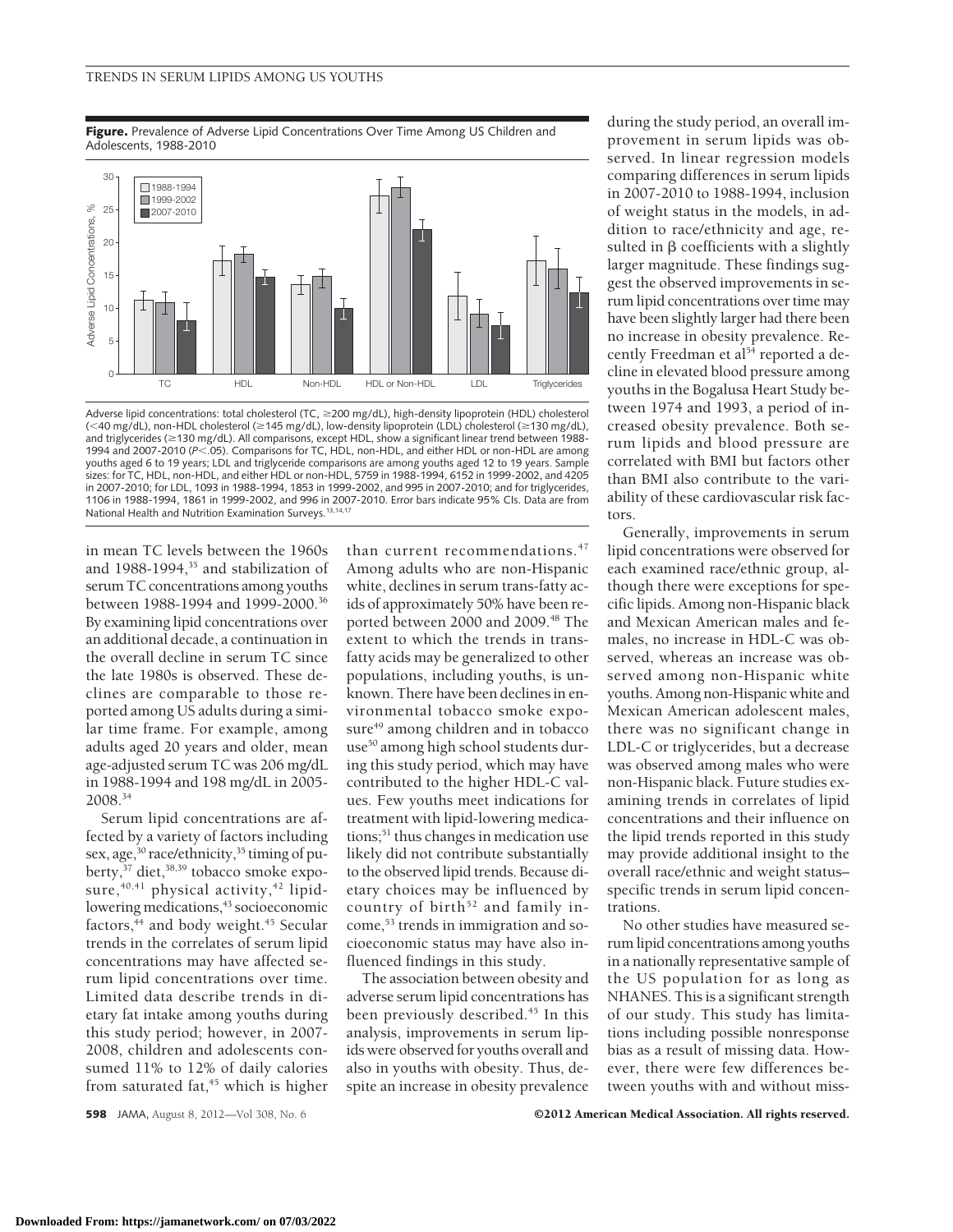ing data and reweighting of the data did not result in substantive differences; thus, the lipid results are likely minimally biased by nonresponse. Changes in laboratory methods may have affected the observed trends and are therefore a potential limitation. However, to minimize method effects during all survey periods, serum lipids were standardized according to the criteria of the CDC's lipid standardization program. Although adherence to the standardization program allows for bias, changes as a result of a method effect would not be expected to result in similar conclusions for each of the measured lipids, which each have different methods of measurement. Future analyses with additional data points may provide perspective into the observed trends reported in this study. Pubertal status was not collected throughout the study period and therefore, could not be incorporated into this analysis.

The recently released Expert Panel on Integrated Guidelines for Cardiovascular Health and Risk Reduction in Children and Adolescents provides recommendations for preventing the development of cardiovascular risk factors including optimizing nutrition and physical activity and reducing exposure to tobacco smoke.<sup>12</sup> Specific screening approaches, including universal screening at select ages and management of adverse lipid concentrations, have also been detailed in these recent guidelines for youths. Future research from longitudinal studies or mortality-linked data, including NHANES, may include examining clinical outcomes for cardiovascular disease, including cardiovascular mortality, based on lipid concentrations present during childhood.

**Author Contributions:** Dr Kit had full access to all of the data in the study and takes responsibility for the integrity of the data and the accuracy of the data analysis.

*Study concept and design:* DeJesus, Ogden, Kit. *Analysis and interpretation of data:* Carroll, Lacher, Sorlie, Kit.

*Drafting of the manuscript:* Kit.

*Critical revision of the manuscript for important intellectual content:* Carroll, Lacher, Sorlie, DeJesus, Ogden.

*Statistical analysis:* Carroll, Ogden, Kit.

*Obtained funding:* Sorlie.

*Administrative, technical, or material support:* Lacher, DeJesus.

**Conflict of Interest Disclosures:** All authors have completed and submitted the ICMJE Form for Disclosure of Potential Conflicts of Interest and none were reported.

**Funding/Support:** The laboratory analysis of the lipids described in this paper was funded by the National Heart, Lung, and Blood Institute, National Institutes of Health, Intra-agency Agreement number Y1-HC-8039.

**Role of the Sponsor:** All data used in this study were collected by the National Center for Health Statistics (NCHS) and the Centers for Disease Control and Prevention (CDC). The CDC reviewed and approved this report before submission.

**Disclaimer:** The findings and conclusions in this report are those of the authors and not necessarily those of the NCHS, CDC.

**Online-Only Material:** The 4 eTables and the Author Video Interview are available at http://www .jama.com.

#### **REFERENCES**

**1.** Berenson GS, Srinivasan SR, BaoW, NewmanWP III, Tracy RE, Wattigney WA. Association between multiple cardiovascular risk factors and atherosclerosis in children and young adults: the Bogalusa Heart Study. *N Engl J Med*. 1998;338(23):1650-1656.

**2.** Li S, Chen W, Srinivasan SR, et al. Childhood cardiovascular risk factors and carotid vascular changes in adulthood: the Bogalusa Heart Study.*JAMA*. 2003; 290(17):2271-2276.

3. Raitakari OT, Juonala M, Kähönen M, et al. Cardiovascular risk factors in childhood and carotid artery intima-media thickness in adulthood: the Cardiovascular Risk in Young Finns Study. *JAMA*. 2003; 290(17):2277-2283.

**4.** Relationship of atherosclerosis in young men to serum lipoprotein cholesterol concentrations and smoking: a preliminary report from the Pathobiological Determinants of Atherosclerosis in Youth (PDAY) Research Group. *JAMA*. 1990;264(23):3018-3024.

**5.** Frontini MG, Srinivasan SR, Xu J, Tang R, Bond MG, Berenson GS. Usefulness of childhood non–highdensity lipoprotein cholesterol levels versus other lipoprotein measures in predicting adult subclinical atherosclerosis: the Bogalusa Heart Study. *Pediatrics*. 2008; 121(5):924-929.

**6.** Webber LS, Srinivasan SR, Wattigney WA, Berenson GS. Tracking of serum lipids and lipoproteins from childhood to adulthood: the Bogalusa Heart Study. *Am J Epidemiol*. 1991;133(9):884-899.

**7.** Lauer RM, Clarke WR. Use of cholesterol measurements in childhood for the prediction of adult hypercholesterolemia: the Muscatine Study.*JAMA*. 1990; 264(23):3034-3038.

**8.** National Cholesterol Education Program. National Cholesterol Education Program: report of the Expert Panel on Population Strategies for Blood Cholesterol Reduction: executive summary. *Arch Intern Med*. 1991;151(6):1071-1084.

**9.** American Academy of Pediatrics. American Academy of Pediatrics: National Cholesterol Education Program: report of the Expert Panel on Blood Cholesterol Levels in Children and Adolescents. *Pediatrics*. 1992;89(3 pt 2):525-584.

**10.** American Academy of Pediatrics. Committee on Nutrition: cholesterol in childhood. *Pediatrics*. 1998; 101(1 pt 1):141-147.

**11.** Daniels SR, Greer FR; Committee on Nutrition. Lipid screening and cardiovascular health in childhood. *Pediatrics*. 2008;122(1):198-208.

**12.** Expert Panel on Integrated Guidelines for Cardiovascular Health and Risk Reduction in Children and Adolescents; National Heart, Lung, and Blood Institute.

Expert panel on integrated guidelines for cardiovascular health and risk reduction in children and adolescents: summary report. *Pediatrics*. 2011;128 (suppl 5):S213-S256.

**13.** Centers for Disease Control and Prevention/ National Center for Health Statistics. NHANES 1999-2010. http://www.cdc.gov/nchs/nhanes .htm. Accessed May 14, 2012.

**14.** Plan and operation of the Third National Health and Nutrition Examination Survey, 1988-94, series 1: programs and collection procedures. *Vital Health Stat Ser 1*. 1994;(32):1-407.

**15.** National Center for Health Statistics. NHANES response rates and CPS totals. http://www.cdc.gov /nchs/nhanes/response\_rates\_CPS.htm. Accessed May 14, 2012.

**16.** Centers for Disease Control and Prevention/ National Center for Health Statistics. Laboratory procedure manual/high density lipoprotein cholesterol: 2010. http://www.cdc.gov/nchs/nhanes /nhanes2009-2010/HDL\_F.htm. Accessed May 14, 2012.

**17.** Centers for Disease Control and Prevention/ National Center for Health Statistics. NHANES 2009- 2010 public data general release file documentation. http://www.cdc.gov/nchs/nhanes/nhanes2009-2010 /generaldoc\_f.htm. Accessed March 24, 2012.

**18.** Kuczmarski RJ, Ogden CL, Guo SS, et al. 2000 CDC growth charts for the United States: methods and development. *Vital Health Stat 11*. 2002;(246): 1-190.

**19.** Ogden CL, Carroll MD, Kit BK, Flegal KM. Prevalence of obesity and trends in body mass index among US children and adolescents, 1999-2010.*JAMA*. 2012; 307(5):483-490.

**20.** Ogden CL, Flegal KM, Carroll MD, Johnson CL. Prevalence and trends in overweight among US children and adolescents, 1999-2000. *JAMA*. 2002; 288(14):1728-1732.

**21.** Centers for Disease Control and Prevention/ National Center for Health Statistics/Division of Health and Nutrition Surveys. Laboratory procedure manual/ total cholesterol, 2010. http://www.cdc.gov/nchs /nhanes/nhanes2009-2010/TCHOL\_F.htm. Accessed May 14, 2012.

**22.** Centers for Disease Control and Prevention/ National Center for Health Statistics. Laboratory procedure manual/triglycerides. 2010. http://www.cdc .gov/nchs/nhanes/nhanes2009-2010/TRIGLY\_F .htm. Accessed May 14, 2012.

**23.** Carroll MD, Lacher DA, Sorlie PD, et al. Trends in serum lipids and lipoproteins of adults, 1960-2002. *JAMA*. 2005;294(14):1773-1781.

24. Allain CC, Poon LS. Chan CS. Richmond W Fu PC. Enzymatic determination of total serum cholesterol. *Clin Chem*. 1974;20(4):470-475.

**25.** Wahlefeld A, Bergmeyer HU, eds. Methods of Enzymatic Analysis. 2nd English ed. New York, NY: Academic Press, Inc; 1974.

**26.** Sugiuchi H, Uji Y, Okabe H, et al. Direct measurement of high-density lipoprotein cholesterol in serum with polyethylene glycol-modified enzymes and sulfated alpha-cyclodextrin. *Clin Chem*. 1995; 41(5):717-723.

**27.** Bachorik PS, Walker RE, Virgil DG. High-densitylipoprotein cholesterol in heparin-MnCl2 supernates determined with the Dow enzymic method after precipitation of Mn2+ with HCO<sub>3</sub>-. *Clin Chem*. 1984: 30(6):839-842.

**28.** Friedewald WT, Levy RI, Fredrickson DS. Estimation of the concentration of low-density lipoprotein cholesterol in plasma, without use of the preparative ultracentrifuge. *Clin Chem*. 1972;18(6):499-502.

**29.** The Centers for Disease Control and Prevention /Lipid Standardization Program. Laboratory quality assurance and standardization programs: 2012. http: //www.cdc.gov/labstandards/lsp\_faq.html. Accessed July 18, 2012.

©2012 American Medical Association. All rights reserved. JAMA, August 8, 2012—Vol 308, No. 6 **599**